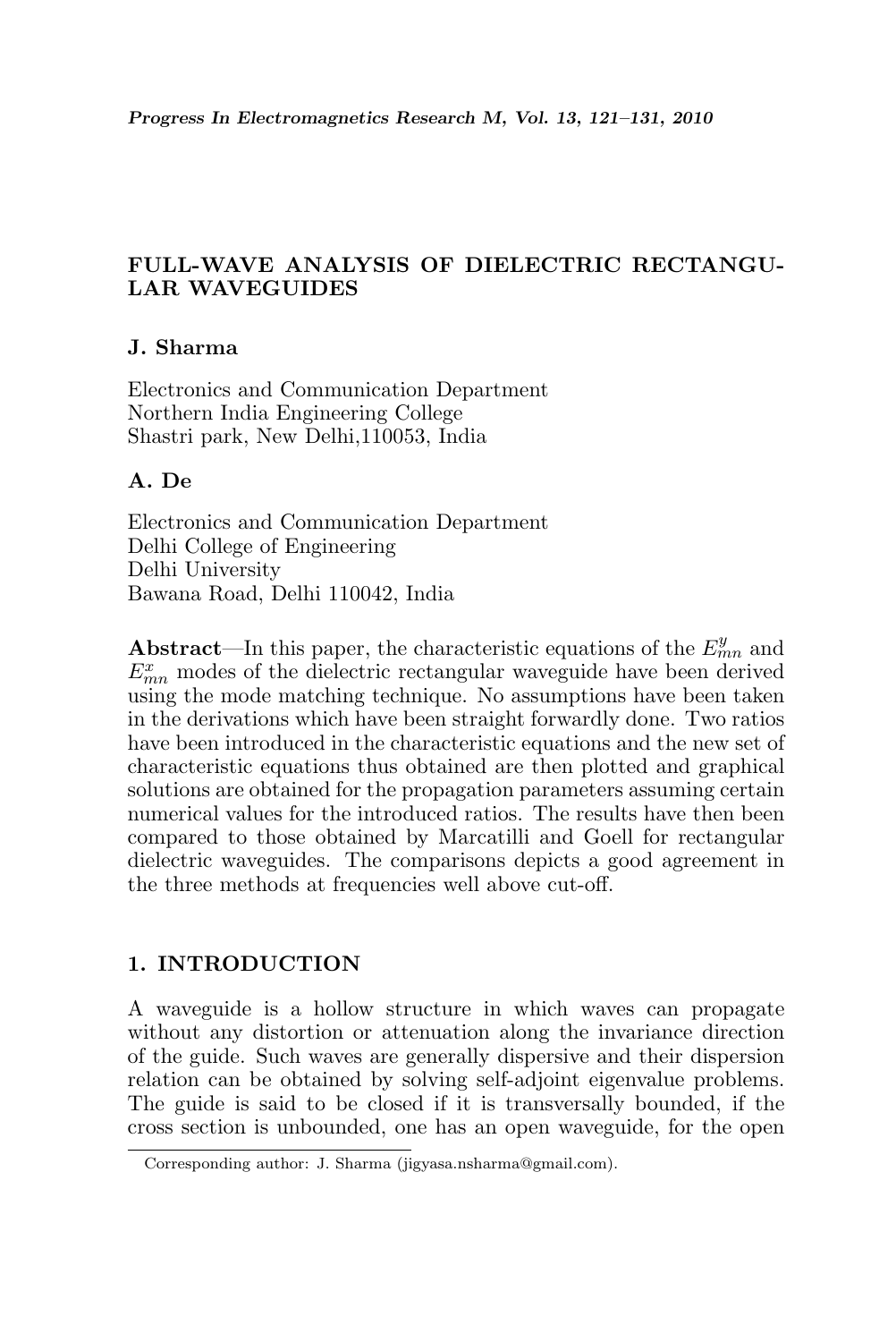waveguide the presence of a continuum of radiating modes which are not guided waves makes all the questions more difficult.

Since dielectric waveguides of rectangular cross section have no closed-form solution, an exact analytic solution does not exist for the case of wave propagation along a dielectric waveguide of rectangular shape. Eigen-modes of the waveguide have to be found either numerically or using approximate techniques. Theoretical studies on geometrically simple optical and microwave dielectric waveguides have been presented in the past using approximate or numerical methods. The need for approximate techniques to solve the problem associated with rectangular or more general shaped dielectric structures is apparent. Two most common approximate techniques are the Marcatili approach [1] and the circular harmonic point matching technique [2]. Other notable approximate techniques by Schlosser and Unger [3], using rectangular harmonics, by Eyges et al., using the extended boundary condition method [4], and by Shaw et al. [5], using a variational approach have not been much used due to their computational complexity. The approximate methods are represented by an analytical approximation introduced by Marcatili and by the effective index method. The numerical techniques such as the variational methods [6–8], finite element methods [9–13] and integral equation methods [14–16] have been extensively used. These methods have been exclusively applied to two-dimensional problems with most of the existing techniques performing a fine discretization of the cross section. Such discretization introduces many unknowns and strong numerical instabilities. Consequently, an extension of these methods to three-dimensional problems faces many practical limitations and requires special care. The main disadvantages of them are the time and computing resources limitations and impossibility for an analytical analysis of the solution. Of all the methods for analyzing dielectric waveguides which have been well addressed in the literature, the most commonly used is the mode-matching technique [17–20]. With this technique, the transverse plane of the waveguide is divided into different regions such that in each region canonical eigenfunctions can be used to represent the electromagnetic fields. The eigenvalue problem is constructed by enforcing the boundary conditions at the interface of each region.

In this paper, mode matching has been done at all the air dielectric interfaces and thus the characteristic equations have been derived. With the introduction of two ratios the characteristic equations have then been solved graphically to obtain the values of the propagation constant. The results have been compared to those obtained by Marcatili and Goell and a good agreement at high frequencies has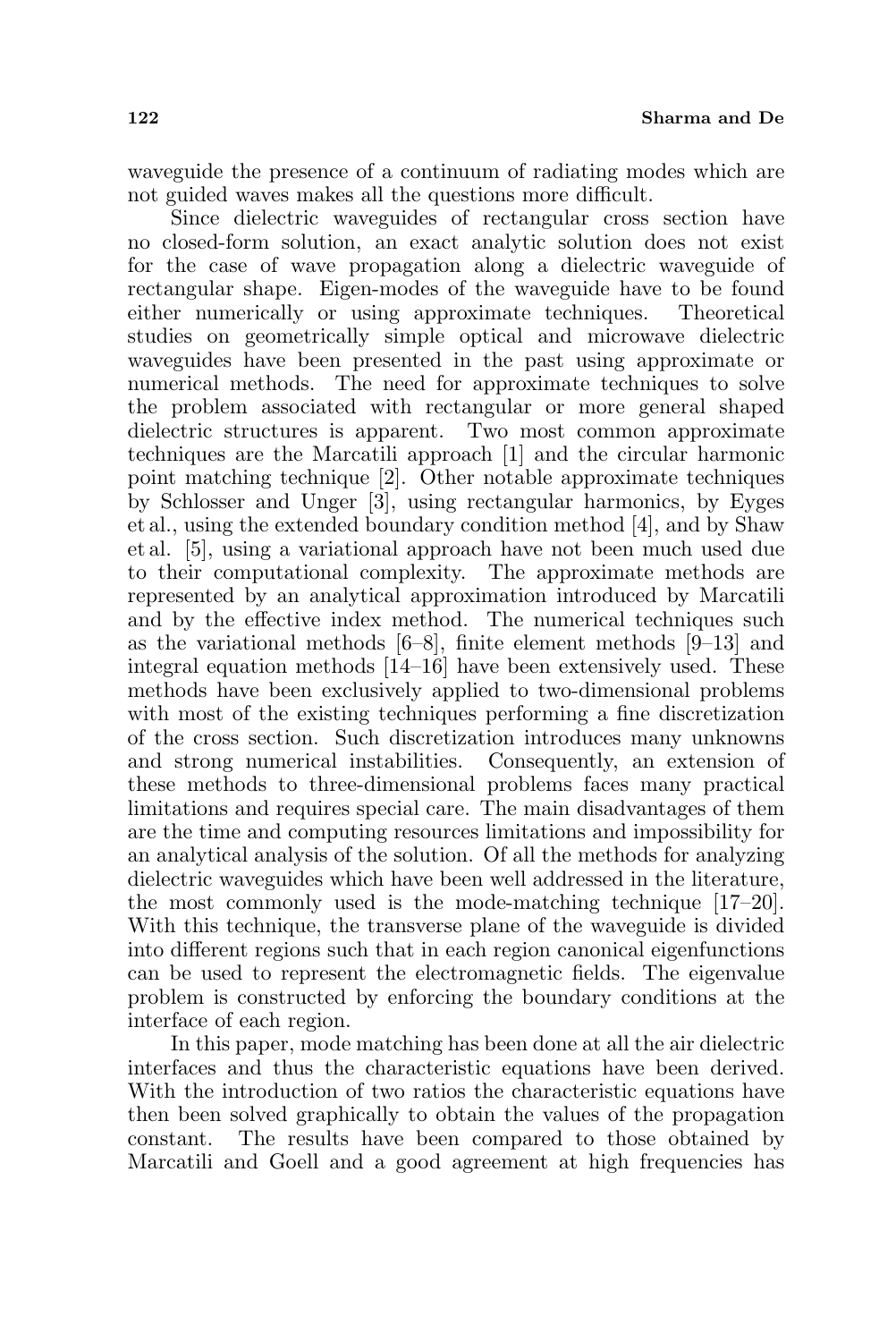been obtained.

#### 2. BOUND MODE ANALYSIS

The rectangular dielectric waveguide provides confinement of fields in two dimensions as compared with the slab guide which can confine the fields only in one dimension. The two-dimensional confinement is necessary not only to guide electromagnetic energy from one point to the other but to a great extent while interconnecting circuit elements. In a rectangular dielectric waveguide, there can exist two independent families of modes One is designated as  $E_{mn}^x$  modes having most of its electric field polarized in the x-direction, and the other is designated as  $E_{mn}^y$  modes, having most of its electric field in the y-direction. The subscripts  $n$  and  $m$  represent, the number of extrema along the  $x$  and y directions respectively of the field components for this mode.  $E_y, E_x$ ,  $E_z$ ,  $H_x$ , and  $H_z$ , with  $H_y = 0$  are the components of the  $E_{mn}^y$  modes and  $E_x$ ,  $E_z$ ,  $H_x$ ,  $H_y$ , and  $H_z$ , with  $E_y = 0$  are the components of the  $E_{mn}^x$  modes [21].

At very high frequencies the loss factor tends to that for plane waves in the dielectric because of the strong field concentration in the rod. At low frequencies losses are small because the fields are only weakly concentrated in the rod. For this reason the usage of rod waveguides at very low frequencies is not practical.

 $E_{mn}^y$  and  $E_{mn}^x$  as well as hybrid modes can be supported by the guide. The wave guidance takes place by the total internal reflection at the side walls. The solutions to the rectangular dielectric guide problem can be derived by assuming guided mode propagation (well above cut off) along the dielectric, and exponential decay of fields transverse to the dielectric surface. Thus in the region of confinement, (inside the guide) due to reflections there will be standing wave patterns and when the field goes out of the boundary of the guide, then in the absence of reflection, the field moves away from the guide exponentially i.e. there is an exponential decay of fields transverse to the dielectric surface. The fields are assumed to be approximately (co)sinusoidally distributed inside the waveguide and decaying exponentially outside. That is, we express the field components, as follows:

Assuming propagation along z-axis and in the view of above discussion the wave function can be written as either

$$
\psi_{even} = A \cos ux \cos u_1 y e^{-jk_z z} \quad |x| \le a \quad |y| \le b \text{ (inside the guide)}
$$

$$
= Be^{-vx} \cos u_1 y e^{-jk_z z} \quad |x| \ge a \quad |y| \le b \text{ (outside the guide)}
$$

$$
= C \cos ux e^{-v_1 y} e^{-jk_z z} \quad |x| \le a \quad |y| \ge b \text{ (outside the guide)} \quad (1)
$$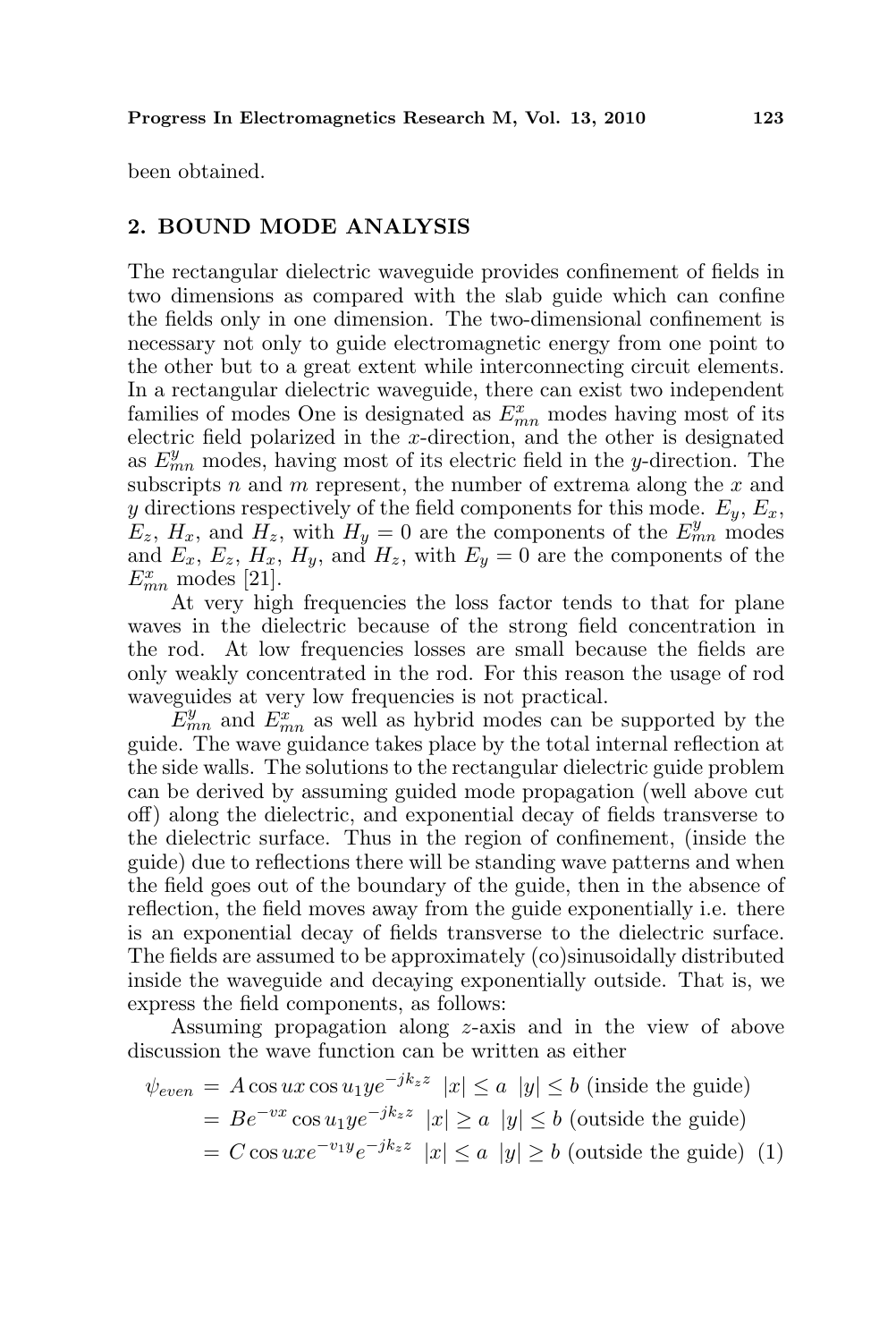The parameters  $u$  and  $u_1$  are the transverse propagation constants inside the dielectric guide and  $v_1$  are the attenuation constants outside the guide.

or,

$$
\psi_{odd} = A \sin ux \sin u_1 y e^{-jk_z z} \quad |x| \le a \quad |y| \le b
$$
  
= 
$$
Be^{-vx} \sin u_1 y e^{-jk_z z} \quad |x| \ge a \quad |y| \le b
$$
  
= 
$$
C \sin ux e^{-v_1 y} e^{-jk_z z} \quad |x| \le a \quad |y| \ge b
$$
 (2)

The regions  $x > a$  and  $y > b$  have been neglected as fields are very very weak at the corners, this has been done in all the approximate methods [1, 2, 21].

Applying wave equation to Equation (1) the separation parameter equations in each region become

$$
u^{2} + u_{1}^{2} + k_{z}^{2} = k_{d}^{2} = \omega^{2} \in_{d} \mu_{d}
$$
 (inside the guide) (3)  

$$
-v^{2} - v_{1}^{2} + k_{z}^{2} = 2k_{0}^{2} - k_{d}^{2} = 2\omega^{2} \in_{0} \mu_{0} - \omega^{2} \in_{d} \mu_{d}
$$
 (outside the guide) (4)

Taking the case of  $\psi_{even}$ , i.e.,  $\psi$  an even function of x & y explicitly and then similarly for  $\psi_{odd}$  we proceed in analyzing the rectangular dielectric waveguide. The approach is the mode matching at dielectric interfaces in the transverse directions using appropriate boundary Conditions.

# 2.1. Characteristic Equations for  $E_{mn}^y$  Modes

The field components for the TM to  $y$  modes are [22]

$$
E_x = \frac{1}{\hat{y}} \frac{\delta^2 \psi}{\delta x \delta y} \quad E_y = \frac{1}{\hat{y}} \left( \frac{\delta^2}{\delta^2 y} + k^2 \right) \psi \quad E_z = \frac{1}{\hat{y}} \left( \frac{\delta^2 \psi}{\delta y \delta z} \right) \tag{5}
$$

$$
H_x = -\frac{\delta\psi}{\delta z} \quad H_y = 0 \quad H_z = \frac{\delta\psi}{\delta x} \tag{6}
$$

where  $\hat{y} = j\omega \varepsilon d$  corresponding to  $\psi$  as an even function of both x and y, the field components inside the guide become

$$
E_x = \frac{1}{\hat{y}} ( + Auu_1 \sin ux \sin u_1 y e^{-jk_z z} )
$$
  
\n
$$
E_y = \frac{1}{\hat{y}} (A \cos ux \cos u_1 y e^{-jk_z z}) (k_d^2 - u_1^2)
$$
  
\n
$$
E_z = + \frac{1}{\hat{y}} (Au_1 j k z \cos ux \sin u_1 y e^{-jk_z z} )
$$
  
\n
$$
H_x = (+jk_z A \cos ux \cos u_1 y e^{-jk_z z} )
$$
  
\n
$$
H_y = 0 \quad H_z = -Au \sin ux \cos u_1 y e^{-jk_z z}
$$
 (7)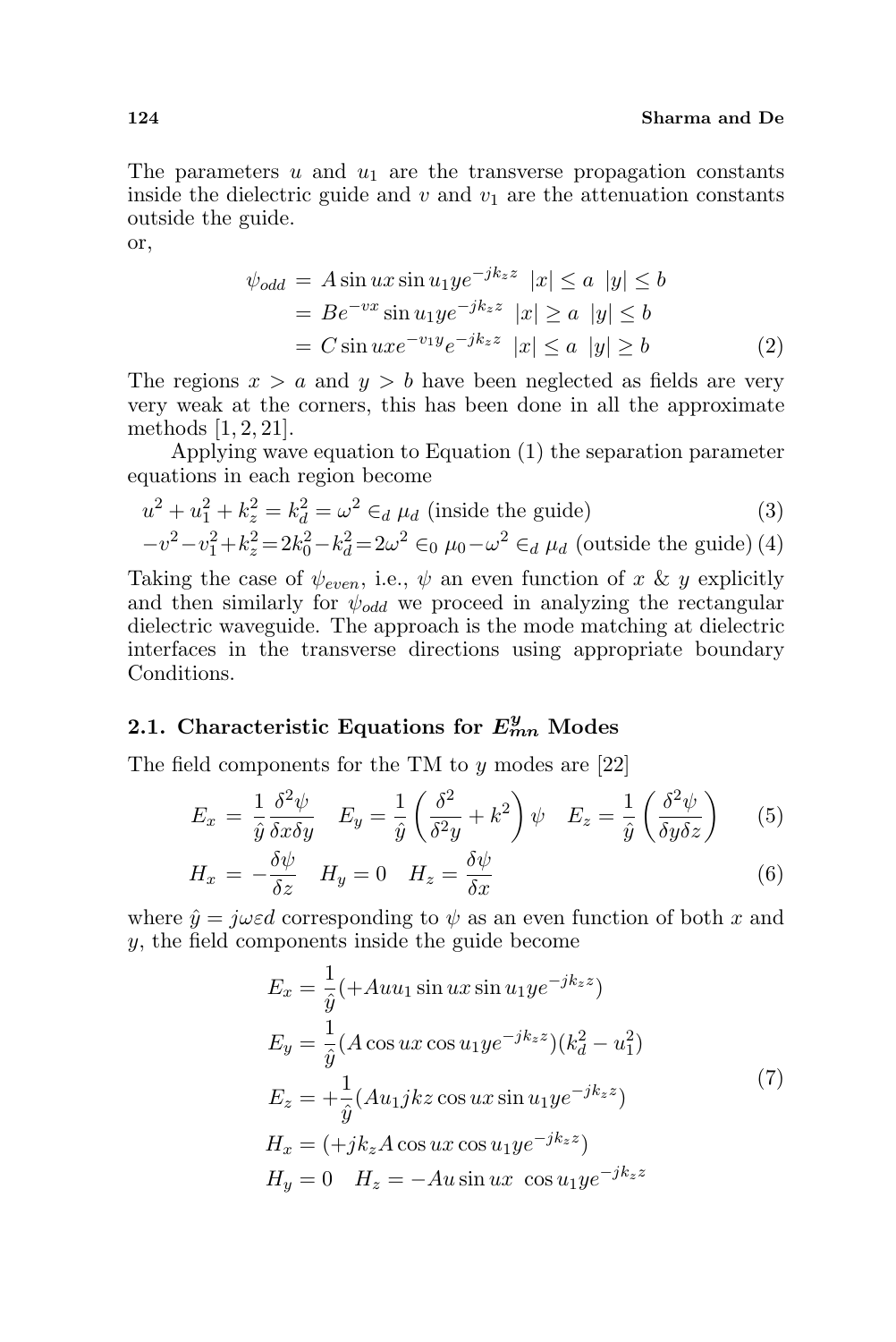Similarly, outside the guide, as the field is symmetric with respect to  $x = 0$  and  $y = 0$  the components are For  $x \ge a$   $y \le b$ :

$$
E_x = \frac{1}{\hat{y}0} (+Bvv_1e^{-vx}\sin u_1^y e^{-jk_z z})
$$
  
\n
$$
E_y = \frac{-1}{\hat{y}0} (k_0^2 - u_1^2) B(e^{-vx}\cos u_1^y e^{-jk_z z})
$$
  
\n
$$
E_z = \frac{1}{\hat{y}0} (+Bjkzu_1e^{-vx}\cos u_1ye^{-jk_z z})
$$
  
\n
$$
H_x = (Bjk_ze^{-vx}\cos u_1ye^{-jk_z z})
$$
  
\n
$$
H_y = 0 \quad H_z = -Bve^{-vx}\cos u_1ye^{-jk_z z}
$$

For  $x \le a$   $y \ge b$ :

$$
E_x = \frac{1}{\hat{y}0} (+Cuv_1 \sin uxe^{-v_1y}e^{-jk_zz})
$$
  
\n
$$
E_y = \frac{1}{\hat{y}0}C(k_0^2 - v_1^2)(\cos uxe^{-v_1y}e^{-jk_zz})
$$
  
\n
$$
E_z = \frac{1}{\hat{y}0}(Cjkzv_1 \cos uxe^{-v_1y}e^{-jk_zz})
$$
  
\n
$$
H_x = (Cjk_z \cos uxe^{-v_1y}e^{-jk_zz})
$$
  
\n
$$
H_y = 0 \quad H_z = -Cu_1 \sin uxe^{-v_1y}e^{-jk_zz}
$$

Referring to Figure 1, at the interface  $x = a$  in the y-z plane, the tangential components of E & H should be continuous  $(E_z, E_y, H_z,$  $H_y$ . As  $H_y = 0$ , let us match the strongest field components, thus taking the continuity of  $E_y \& H_z$  we have from Equations (7) and (8)

$$
\frac{-1}{\hat{y}_0}(k_0^2 - u_1^2)B(e^{-va}\cos u_1^y e^{-jk_zz}) = \frac{1}{\hat{y}}(A\cos ua\cos u_1 ye^{-jk_zz})(k_d^2 - u_1^2)
$$
(10)

$$
-Bve^{-va}\cos u_1ye^{-jk_zz} = -Au\sin ua \cos u_1ye^{-jk_zz} \tag{11}
$$

The above set of equations reduces to

$$
\frac{-1}{\epsilon_0} (k_0^2 - u_1^2) B(e^{-va} \cos u_1^y e^{-jk_z z}) = \frac{1}{\epsilon_d} (A \cos ua \cos u_1 y e^{-jk_z z}) (k_d^2 - u_1^2) (12)
$$

$$
-Bve^{-va}\cos u_1ye^{-jk_zz} = -Au\sin ua\cos u_1ye^{-jk_zz} \tag{13}
$$

Dividing  $(13)$  by  $(12)$  gives

$$
u \tan ua = \frac{\epsilon_0 (k_d^2 - u_1^2)}{\epsilon_d (k_0^2 - u_1^2)} v \quad \text{or} \quad ua \tan ua = \frac{\epsilon 0 (k_d^2 - u_1^2)}{\epsilon d (k_0^2 - u_1^2)} va \quad (14)
$$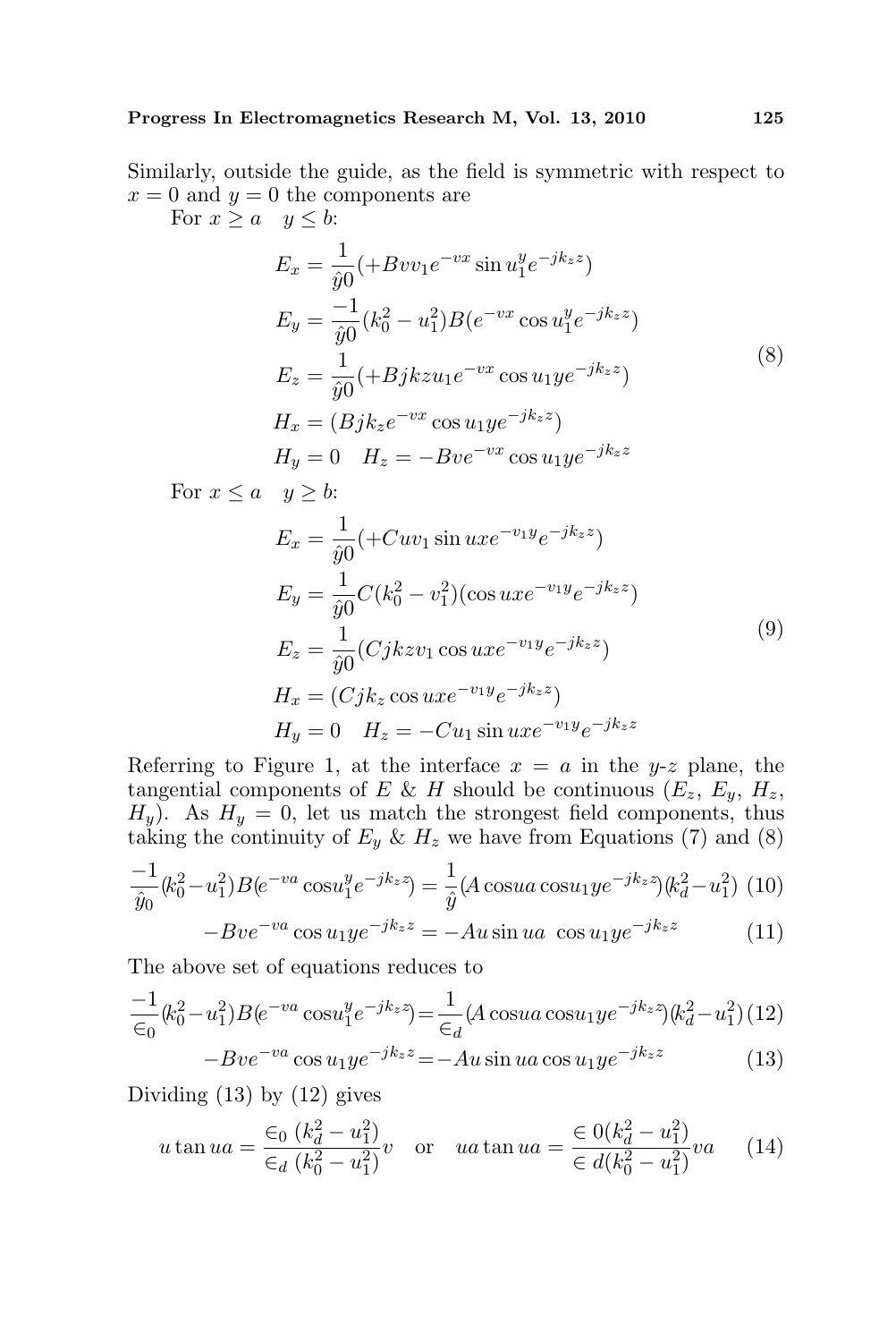126 Sharma and De



**Figure 1.** The  $x = a$  interface. **Figure 2.** The  $y = b$  interface.

Similarly, applying the continuity condition of E &  $H(E_z, H_x)$  at  $y = b$ interface (Figure 2) by using  $(7)$  and  $(9)$ , we get

$$
+\frac{1}{\hat{y}}(Au_1jkz\cos ux\sin u_1be^{-jk_zz}) = \frac{1}{\hat{y}_0}(Cjkzv_1\cos uxe^{-v_1b}e^{-jk_zz})(15)
$$

& 
$$
(+jk_z A \cos ux \cos u_1 b e^{-jk_z z}) = (Cjk_z \cos ux e^{-v_1 b} e^{-jk_z z})
$$
 (16)

Dividing (15) by (16), we get

$$
u_1 \tan u_1 b = \frac{\epsilon}{\epsilon_0} u_1 \quad \text{or} \quad u_1 b \tan u_1 b = \frac{\epsilon}{\epsilon_0} u_1 b \tag{17}
$$

Equations (14) and (17) coupled with Equations (3)  $\&$  (4) give the characteristic equations for determining  $k_z$  of the even  $E_{mn}^y$  modes.

Similarly, for the wave function  $\psi$  as an odd function of x & y both, Evaluating the field components tangential to the air-dielectric interface at  $x = a$  gives

For 
$$
x \ge a
$$
  $y \le b$ :  
\n
$$
E_y = \frac{-1}{\hat{y}_0} (k_0^2 - u_1^2) B(e^{-va} \sin u_1^y e^{-jk_z z}) \quad H_z = -Bve^{-va} \sin u_1 y e^{-jk_z z}
$$
\n(18)

Imposing the continuity of these fields at the interface, we get

$$
\frac{1}{\hat{y}}(A\sin u a \sin u_1 y e^{-jk_z z})(k_d^2 - u_1^2) = \frac{-1}{\hat{y}_0}(k_0^2 - u_1^2)B(e^{-va}\sin u_1 y e^{-jk_z z})
$$
\n(19)

& Au cos u a sin 
$$
u_1 y e^{-jk_z z} = -Bve^{-va} \sin u_1 y e^{-jk_z z}
$$
 (20)

Dividing (20) by (19) we get

$$
u \cot ua = \frac{-v(k_d^2 - u_1^2) \in_0}{(k_0^2 - u_1^2) \in_d} \quad \text{or} \quad ua \cot ua = \frac{-v(k_d^2 - u_1^2) \in_0 a}{(k_0^2 - u_1^2) \in_d} \tag{21}
$$

Similarly for the  $y = b$  interface

$$
u_1 b \cot u_1 b = -v1(\epsilon_d / \epsilon_0)
$$
 (22)

Equations (21) and (22) are the characteristic equations for the odd  $E_{mn}^{\hat{y}}$  modes.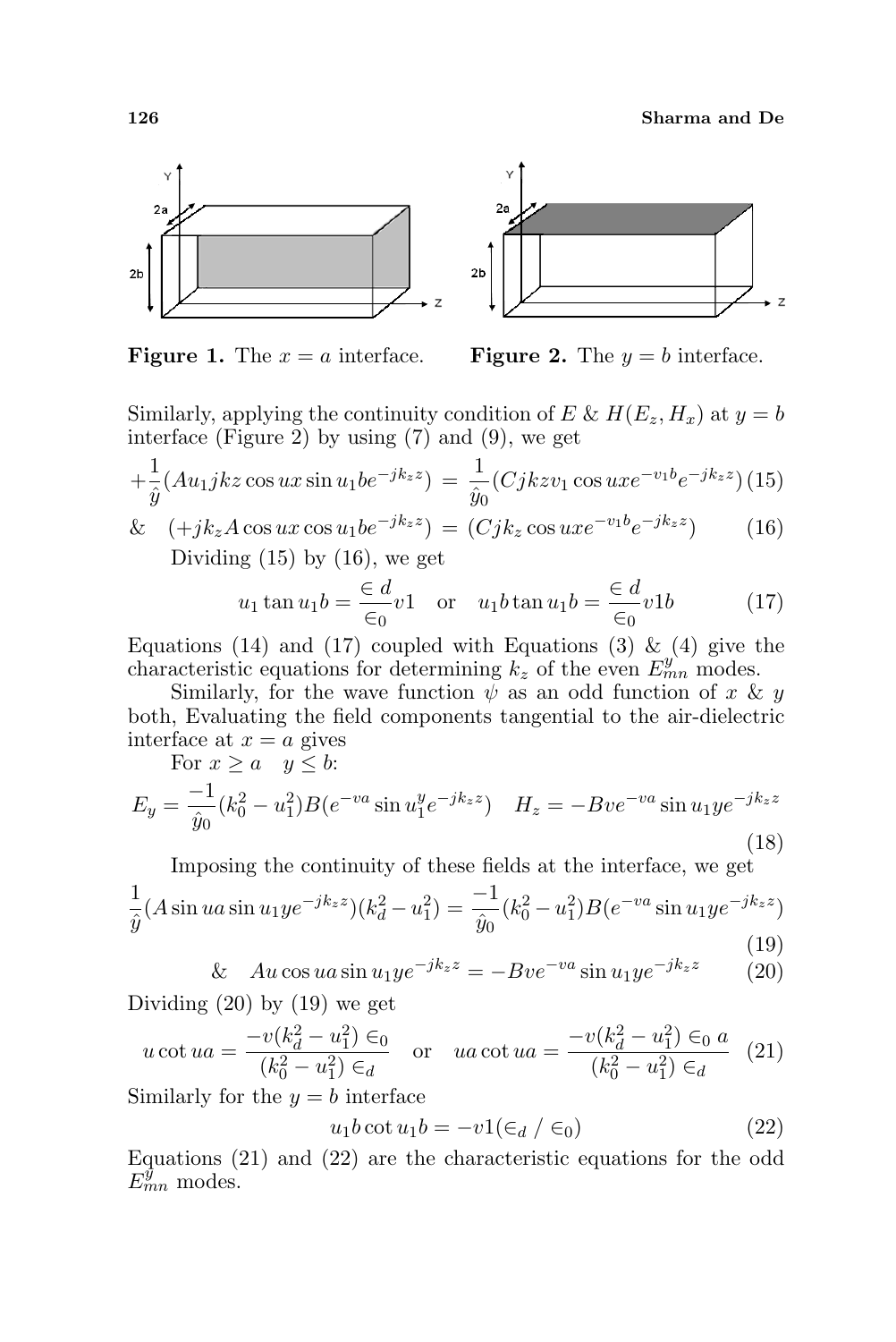# 2.2. Characteristic Equations for  $E_{mn}^x$  Modes

When the  $E_{mn}^y$  mode is changed to  $E_{mn}^x$ , the field components are given by

$$
E_x = \frac{-\delta\psi}{\delta z} \quad H_x = \frac{1}{\hat{z}} \left(\frac{\delta^2\psi}{\delta y \delta x}\right)
$$
  
\n
$$
E_y = 0 \quad H_y = \frac{1}{\hat{z}} \left(\frac{\delta^2}{\delta y^2} + k^2\right)\psi
$$
  
\n
$$
E_z = \frac{\delta\psi}{\delta x} \quad H_z = \frac{1}{\hat{z}} \left(\frac{\delta^2\psi}{\delta y \delta z}\right)
$$
\n(23)

Proceeding in the manner similar to done for the  $E_{mn}^x$  mode we get the characteristic equations as for  $\psi_{even}$ 

$$
ua \tan ua = va \& u_1b \tan u_1b = \frac{(k_d^2 - u_1^2)}{(k_0^2 + v_1^2)}v_1b \tag{24}
$$

for  $\psi_{odd}$ 

$$
-ua \cot ua = va \& \quad -u_1b \cot u_1b = \frac{(k_d^2 - u_1^2)}{(k_0^2 + v_1^2)}v_1b \tag{25}
$$

The u and  $u_1$  and v and  $v_1$  still satisfy Equation (3) and (4). The even wave functions generating these  $E_{mn}^x$  modes are those of Equation (1) and the odd wave functions generating the  $E_{mn}^x$  modes are those of Equation (2).

### 2.3. Determination of  $K_z$  at any Frequency above Cut-off

Let us take the case for the  $E_{mn}^y$  mode propagation considering even wave functions.The four equations that are governing the propagation are:

$$
u^{2} + u_{1}^{2} + k_{z}^{2} = k_{d}^{2} = \omega^{2} \mu_{d} \in d \tag{26}
$$

$$
-v^2 - v_1^2 + k_z^2 = 2k_0^2 - k_d^2 = 2\omega^2 \in (0, \mu_0 - \omega^2 \in d\mu_d)
$$
 (27)

$$
ua \tan ua = \frac{\epsilon_0 (k_d^2 - u_1^2)}{\epsilon_d (k_0^2 - u_1^2)} va
$$
\n(28)

$$
u_1 b \tan u_1 b = \frac{\epsilon_d}{\epsilon_0} v_1 b \tag{29}
$$

Equations (28) and (29) can be rewritten as

$$
\tan\left(ua - \frac{m\pi}{2}\right) = \frac{\epsilon_d (k_0^2 - u_1^2)u}{\epsilon_0 (k_d^2 - u_1^2)v} \quad \text{and} \quad \tan\left(u_1b - \frac{n\pi}{2}\right) = \frac{\epsilon_0 u_1}{\epsilon_d v_1} \tag{30}
$$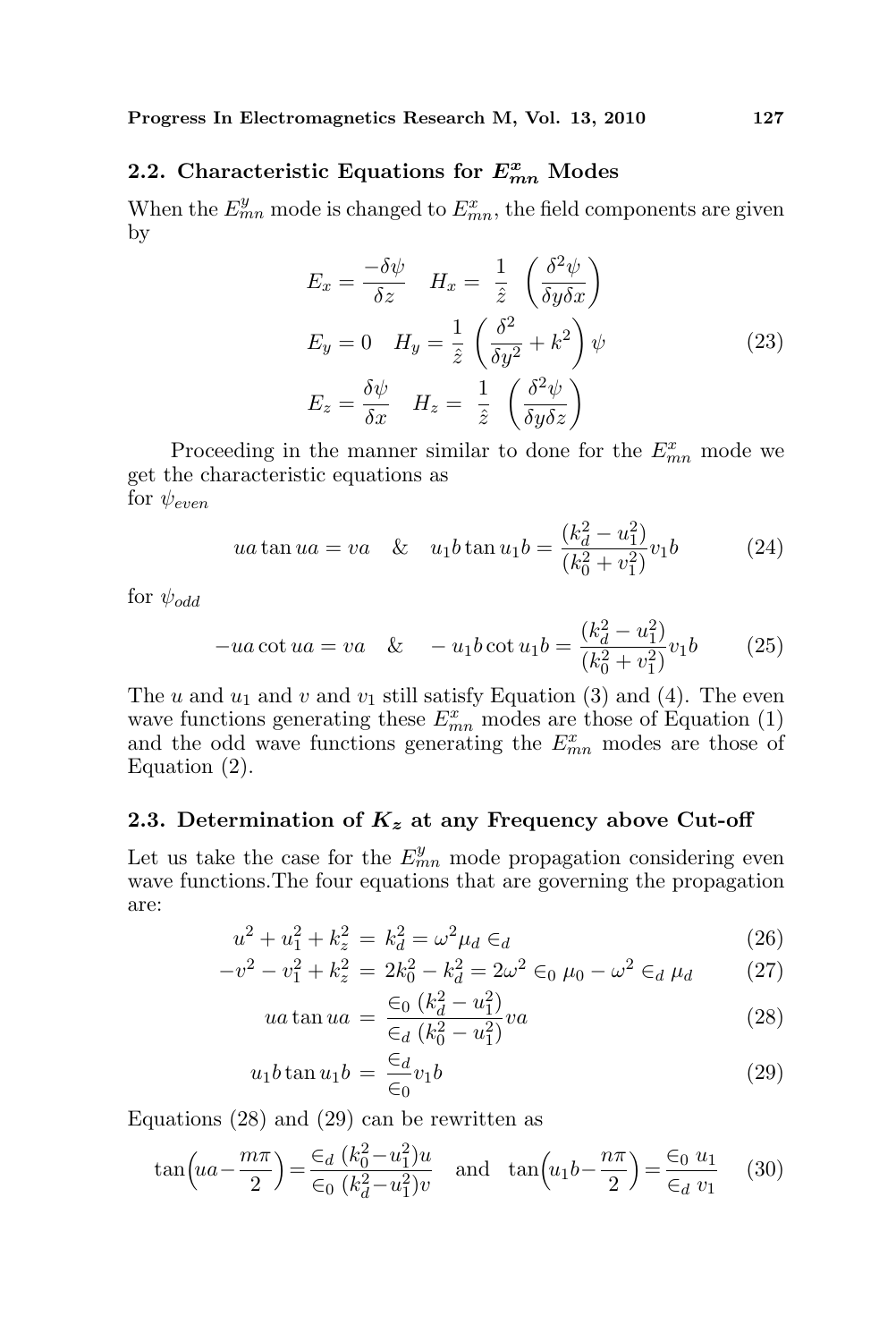where  $m$  and  $n$  are arbitrary integers characterizing the order of the propagating mode.

To obtain the propagation constant we have a set of four transcendental Equations (26)–(29) and five unknowns  $(u, u_1, v, v_1, k_z)$ . In order to obtain solutions we introduce two ratios  $c_1$  and  $c_2$  such that

$$
c1 = u/u1 \quad \text{and} \quad c2 = v/v_1 \tag{31}
$$

Using  $(31)$ , Equations  $(26)-(29)$  reduce to

$$
u_1^2 + (c_1 u_1)^2 + k_2^2 = k_d^2 = \omega^2 \mu_d \in_d
$$
\n(32)

$$
-v_1^2 - (c_2v_1)^2 + k_z^2 = 2k_0^2 - k_d^2 = 2\omega^2 \in_0 \mu_0 - \omega^2 \in_d \mu_d \quad (33)
$$

$$
c_1 u_1 a \tan c_1 u_1 a = \frac{\epsilon_0 (k_d^2 - u_1^2)}{\epsilon_d (k_0^2 - u_1^2)} c_2 v_2 a \tag{34}
$$

$$
(u_1)b\tan(u_1)b = \frac{\epsilon_0}{\epsilon_d}v_1b\tag{35}
$$

From the above equations the values of  $v_1$  can be obtained as

$$
v_1 = \sqrt{\frac{k_d^2 - k_0^2 - u_1^2 \left(1 + c_1^2\right)}{\left(1 + c_2^2\right)}}
$$
\n(36)

$$
v_1 = \frac{\epsilon_d (k_0^2 - u_1^2) u_1 c_1}{\epsilon_0 (k_d^2 - u_1^2) c_2} \tan(u_1 c_1 a)
$$
 (37)

$$
v_1 = \frac{\epsilon_0}{\epsilon_d} u_1 \tan(u_1 c_1 a) \tag{38}
$$

For given values of  $c_1$  and  $c_2$ , the above equations can be solved graphically. To obtain the values of  $u_1$  and  $v_1$  Equation (37) represents a modified tan function and Equation (36) represents an ellipse. A crossing of the two curves in the upper half of the graph is a solution, i.e., a surface wave. The dominant mode corresponds to the point where the ellipse crosses the first modified tan function and the solutions for the higher order modes are at the crossing of ellipse with the next modified tan functions as depicted in the Figure 3.

Similarly when Equations (36) and (38) are plotted in the  $u$ -*v* plane, the crossing of the two curves provides solution for  $u(u_1/c_1)$ and v  $(v_1/c_2)$ . knowing the values of the four transverse propagation constants, the propagation constant along z direction, i.e.,  $K_z$  can be evaluated as  $\mathcal{L}$  $\mathcal{L}$ 

$$
k_z = \sqrt{2k_d^2 - k_0^2 + v_1^2 + v^2} = \sqrt{k_d^2 - u_1^2 - u^2}
$$
 (39)

The case where  $c_1 = c_2 = 0$  the Equations (32) to (35) reduce to that for the dielectric slab guide where direct solution for  $k_z$  can be obtained graphically. The graphical solution of the  $E_{mn}^x$  modes can be obtained in a similar manner.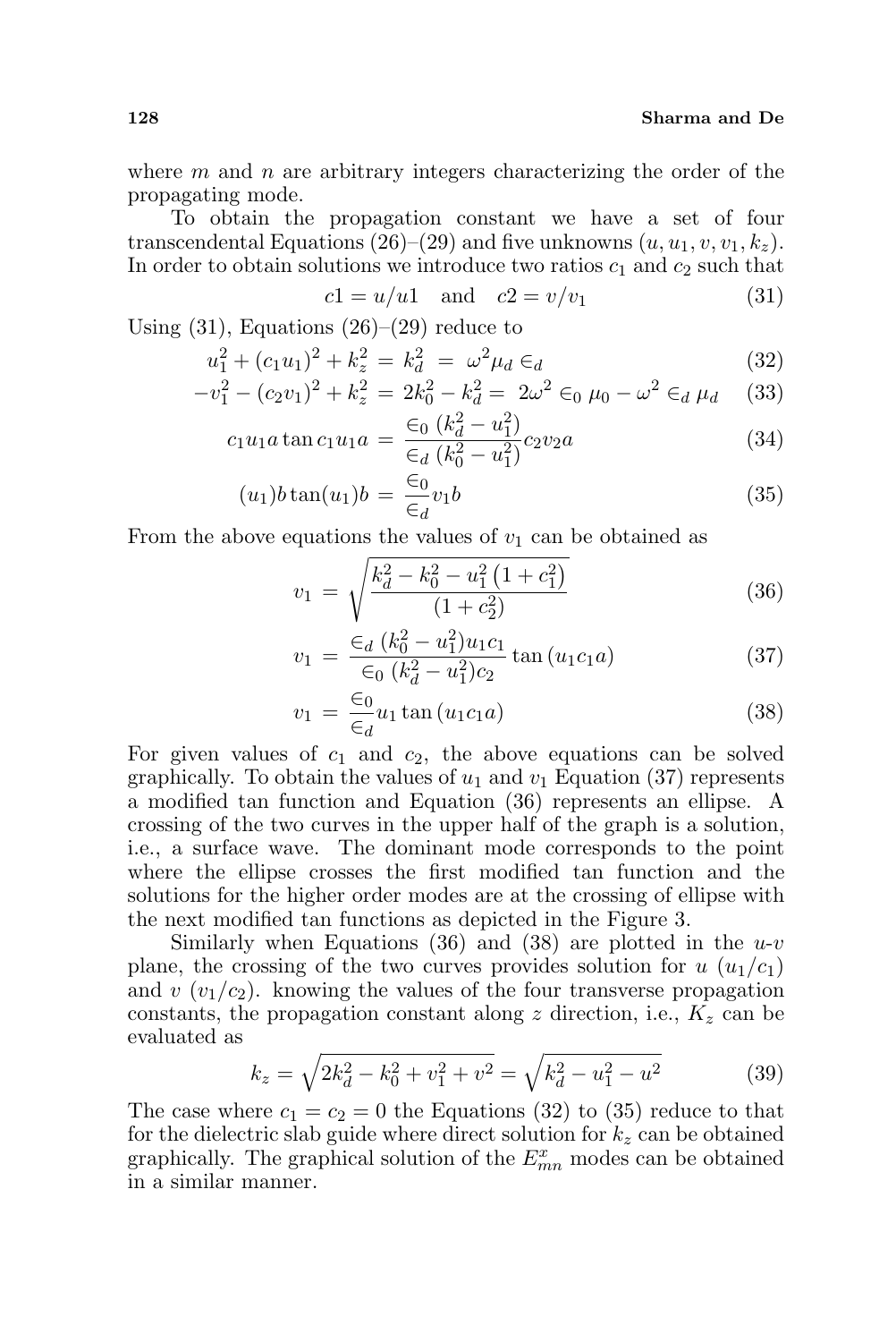

**Figure 3.** Plot of  $v_1$  versus  $u_1$ .



**Figure 4.** Normalized propagation constant  $(k_z/k_0)$  versus frequency  $(GHz)$ .

### 3. NUMERICAL RESULTS AND DISCUSSION

The comparison of results of the calculations of the propagation factor  $k_z/k_0$  using the graphical method introduced in this paper to Marcatili's and Goell's methods for a silicon dielectric waveguide with  $0.5 \times 1.0 \text{ mm}^2$  cross section,  $E_{11}^y$  mode have been depicted in Figure 3. The values of  $c_1$  and  $c_2$  have been optimized empirically at  $c_1 = (f/63)$ and  $c_2 = c_1 * 40$  where f is the operating frequency in Giga hertz. It can be seen from Figure 4 that in spite of its simplicity the graphical method works quite well for high frequencies that is when the wave is well guided the results agree very well with the Marcatili's and Goell's method. At lower frequencies near cut-off, accurate calculations are more complicated.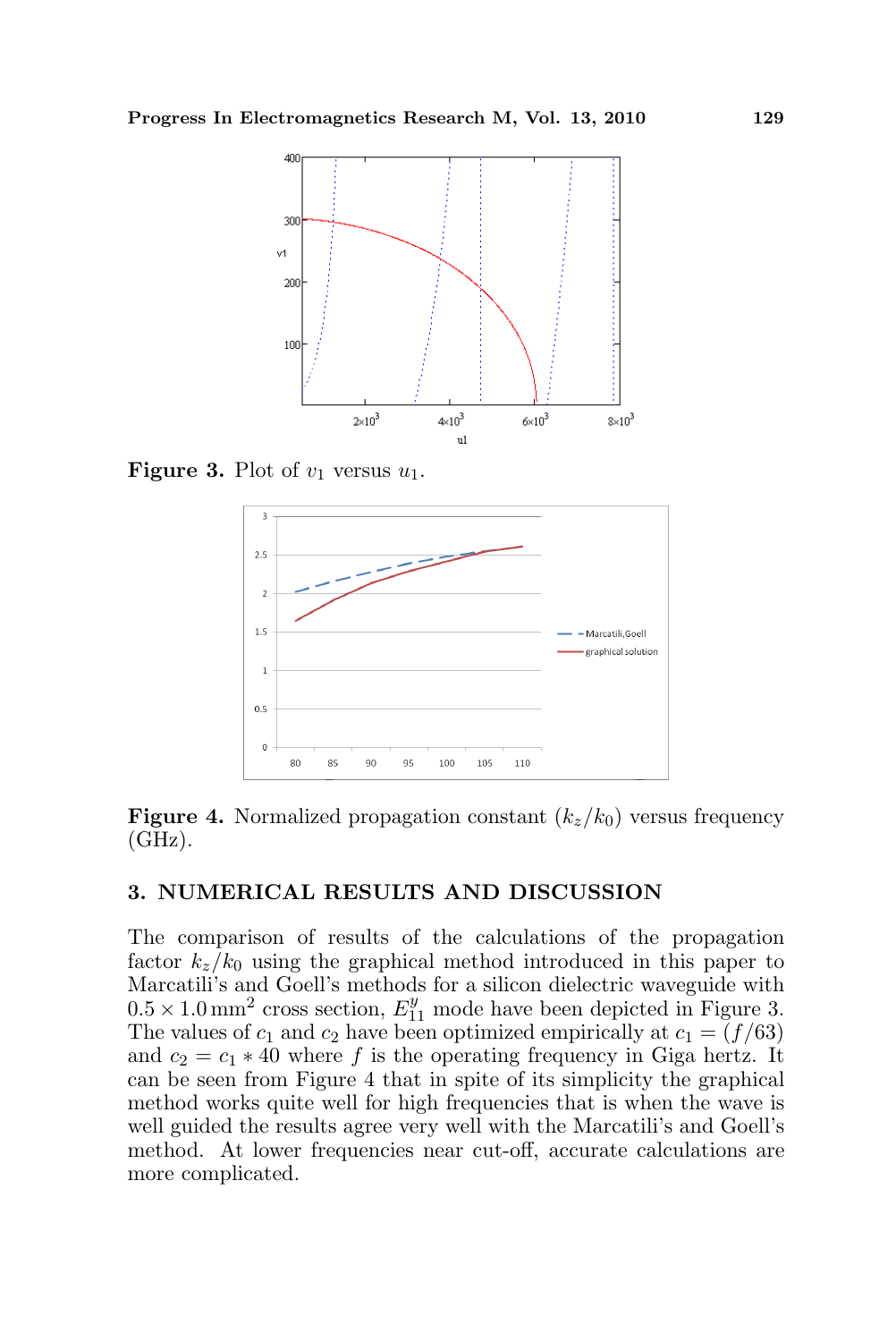## 4. CONCLUSION

This paper introduces a new method of solving the propagation constant for the bound modes in the Dielectric Rectangular Waveguides. This method provides a graphical solution of the characteristic equations obtained for a specific mode family  $(E_{mn}^x)$  or  $E_{mn}^y$ ) which have been obtained by complete mode matching at the interfaces of the guide without using any approximations. As the characteristic equations are general the graphical solutions can be obtained for a Dielectric Rectangular Waveguide of any dimension, for single mode or multimode operations with a careful choice of the values of of  $c_1$  and  $c_2$ .

## REFERENCES

- 1. Marcatili, E. A. J., "Dielectric rectangular waveguide and directional couplers for integrated optics," Bell Syst. Tech. J., Vol. 48, 2071, 1969.
- 2. Goell, J. E., "A circular-harmonic computer analysis of rectangular dielectric waveguides," Bell Syst. Tech. J., Vol. 48, 2133, 1969.
- 3. Schlosser, W. and H. G. Unger, Advances in Microwaves, Academic Press, New York, 1966.
- 4. Eyges, L., P. Gianino, and P. Wintersteiner, "Modes of dielectric waveguides of arbitrary cross sectional shapes," J. Opt. Soc. Am., Vol. 69, 1226, 1979.
- 5. Shaw, C. B., B. T. French, and C. Warner III, "Further research on optical transmission lines," Sci. Rep. No. 2, Automatics' Report No. C7-929/501, Air Force Contract AF449(638)-1504 AD625 501.
- 6. Solbach, K. and I. Wolf, "The electromagnetic fields and the phase constants of dielectric image lines," IEEE Trans. Microwave Theory Tech., Vol. 26, 26–274, 1978.
- 7. Eyges, I., P. Gianino, and P. Wintersteiner, "Modes of dielectric waveguides of arbitrary cross sectional shape," J. Opt. Soc. Amer., Vol. 69, 1226–1235, 1979.
- 8. Ogusu, K., "Numerical analysis of the rectangular dielectric waveguide and its modification," IEEE Trans., Vol. 25, 874–885, 1977.
- 9. Mabaya, N., P. E. Lagasse, and P. Vandenbulcke, "Finite element analysis of optical waveguides," IEEE Trans., Vol. 29, 6ML605, 1981.
- 10. Rahman, B. M. A., and J. B. Davies, "Finite element analysis